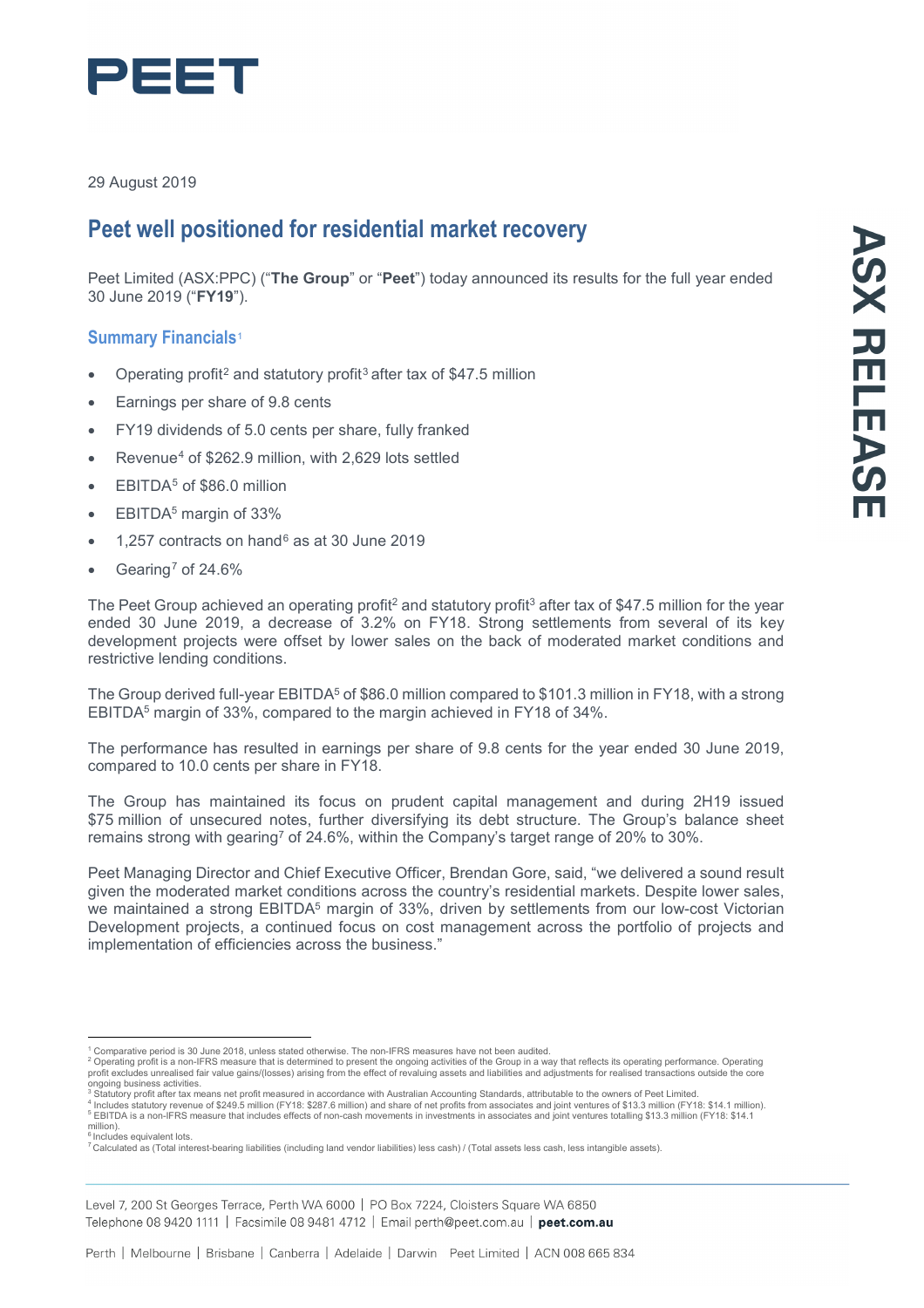

## **Operational highlights**

The Group achieved 1,629 sales<sup>8</sup> (down 45% on FY18), with sales impacted by the broader market conditions associated with restrictive lending conditions, a moderating Victorian market and a subdued Western Australian housing market.

Settlements<sup>8</sup> achieved in FY19 (2,629 settlements, down 10%) were affected by the completion of several syndicated Victorian projects during FY18, the reduction in sales across the portfolio and the reduction in englobo sales during FY19.

"While easing monetary policy, tax cuts and APRA's changes to its loan serviceability threshold are positive news for the industry, loan approvals remain a challenge for customers, which has impacted sales for the period, as have moderating Victorian and subdued Western Australian housing markets," said Mr Gore.

"At 30 June 2019, there were 1,257 contracts on hand<sup>8</sup>, compared with 2,257 contracts on hand<sup>8</sup> at 30 June in 2018. This reduction, as a result of lower sales activity, is expected to impact settlements in FY20."

## **Capital management**

The Group continues to apply a prudent focus on capital management and during FY19 derived \$46.4 million net cash inflows from operations (before payments for purchase of land) and maintained gearing9 within its target range of 20% to 30% at 24.6% as at 30 June 2019.

During the year, the Group raised \$75 million from the issue of senior unsecured notes via the wholesale debt market, which together with the extension of its existing senior debt facility, increased the tenor of the Group's debt maturity profile.

At 30 June 2019, the Group had net interest-bearing debt (including Peet Bonds and consolidated syndicates) of \$211.6 million, compared with \$140.5 million at 30 June 2018, with the increase partly attributable to increased capital deployed into the acquisition and development of Medium Density townhouses and low rise Apartment pipelines. Approximately, 91% of Group's interest-bearing debt was hedged as at 30 June 2019, which is the same as at 30 June 2018.

Peet's balance sheet remains strong, including cash and debt facility headroom of \$156.1 million as at 30 June 2019 and a weighted average debt maturity of over three years.

In FY19, Peet Limited implemented a 12-month on-market share buy-back of up to 5% of its issued ordinary shares. As at 30 June 2019, the Company had acquired 6.7 million of its ordinary shares, representing approximately 27% of the total shares to be acquired. Subsequent to year end, the Company announced a 12-month extension of the on-market buy-back.

"The issue of wholesale notes during the year further diversifies the group's capital funding sources to provide greater operating flexibility to fund investment opportunities that may arise. With a cautious view into FY20, we are taking a disciplined and conservative approach to the deployment of capital. However, our strong balance sheet and available capital provides the Group with the capacity to accelerate delivery of product in response to any improvements in market conditions," said Mr Gore.

### **Dividends**

Subsequent to year end, the Directors declared a final dividend for FY19 of 3.0 cents per share, fully franked. This brings the total dividend for FY19 to 5.0 cents per share, fully franked in line with the FY18 dividend. The dividend is to be paid on Monday, 7 October 2019, with a record date of Thursday, 19 September 2019.

Level 7, 200 St Georges Terrace, Perth WA 6000 | PO Box 7224, Cloisters Square WA 6850 Telephone 08 9420 1111 | Facsimile 08 9481 4712 | Email perth@peet.com.au | peet.com.au

<span id="page-1-0"></span><sup>&</sup>lt;sup>8</sup> Includes equivalent lots.<br><sup>9</sup> Calculated as (Total interest-bearing liabilities (including land vendor liabilities) less cash) / (Total assets less cash, less intangible assets).